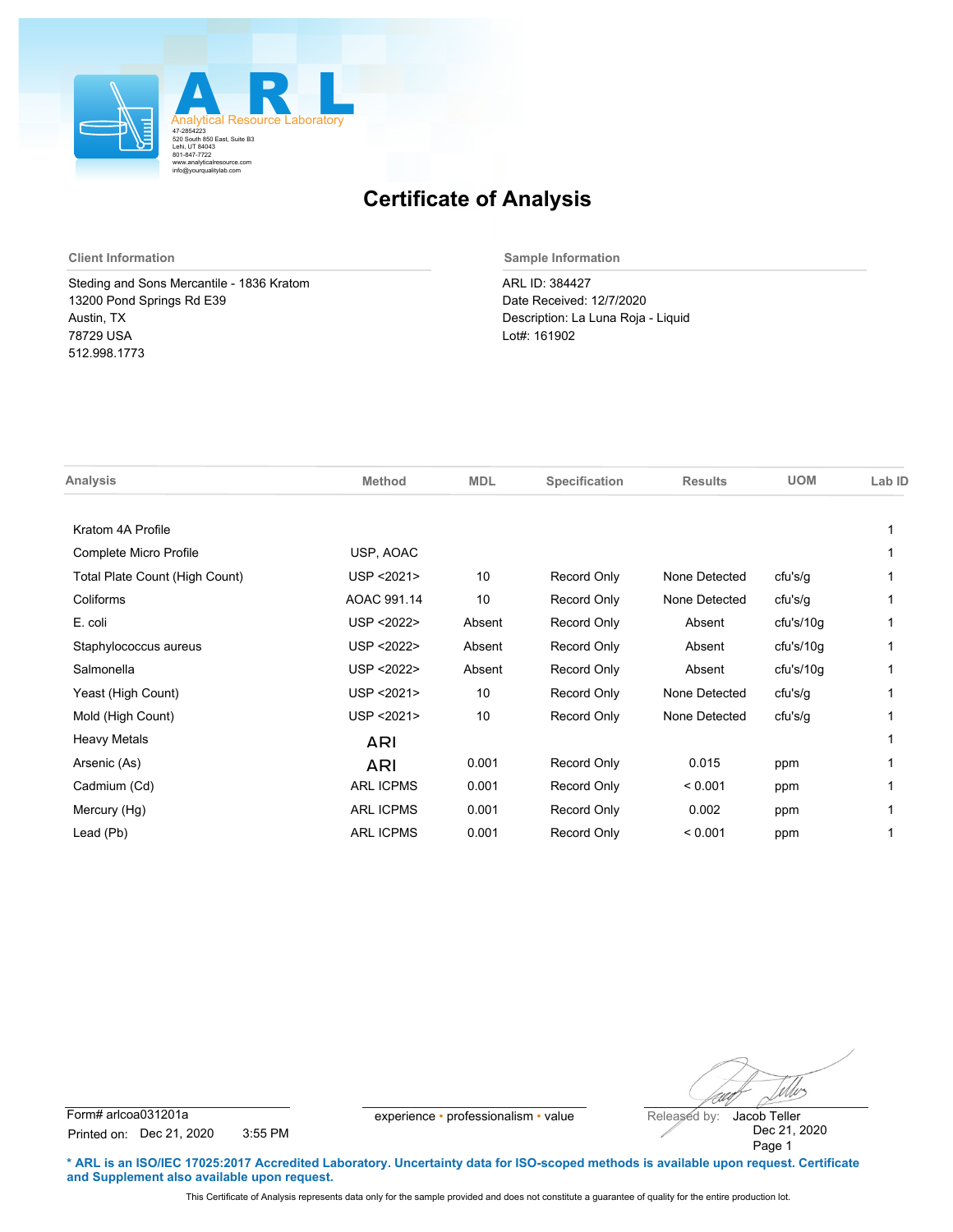

Steding and Sons Mercantile - 1836 Kratom 13200 Pond Springs Rd E39 Austin, TX 78729 USA 512.998.1773

**Client Information Sample Information**

ARL ID: 384427 Date Received: 12/7/2020 Description: La Luna Roja - Liquid Lot#: 161902

| <b>Analysis</b>                         | <b>Method</b> | <b>MDL</b> | Specification      | <b>Results</b> | <b>UOM</b> | Lab ID |
|-----------------------------------------|---------------|------------|--------------------|----------------|------------|--------|
| Residual Solvents Class 1 (USP 467)     | ARL 2.065     |            |                    |                |            | 1      |
| 1,1-Dichloroethylene                    | ARL 2.065     | 1.0        | Record Only        | < 1.0          | ppm        |        |
| 1.1.1-Trichloroethane                   | ARL 2.065     | 1.0        | Record Only        | < 1.0          | ppm        |        |
| 1,2-Dichloroethane                      | ARL 2.065     | 1.0        | Record Only        | < 1.0          | ppm        |        |
| Benzene                                 | ARL 2.065     | 1.0        | Record Only        | < 1.0          | ppm        | 1      |
| Carbon Tetrachloride                    | ARL 2.065     | 1.0        | Record Only        | < 1.0          | ppm        |        |
| Residual Solvents Class 2 A+B (USP 467) | ARL 2.065     |            |                    |                |            |        |
| 1,2-Dimethoxyethane                     | ARL 2.065     | 25.0       | Record Only        | < 25.0         | ppm        |        |
| 1,4-Dioxane                             | ARL 2.065     | 95.5       | Record Only        | < 95.5         | ppm        |        |
| 2-Hexanone (Methylbutylketone)          | ARL 2.065     | 12.5       | Record Only        | < 12.5         | ppm        |        |
| 1,2-Dichloroethylene                    | ARL 2.065     | 234.0      | Record Only        | < 234.0        | ppm        | 1      |
| Trans-1,2-Dichloroethylene              | ARL 2.065     | 234.0      | Record Only        | < 234.0        | ppm        | 1      |
| Cis-1,2-Dichloroethylene                | ARL 2.065     | 234.0      | Record Only        | < 234.0        | ppm        |        |
| Acetonitrile                            | ARL 2.065     | 103.0      | Record Only        | < 103.0        | ppm        |        |
| Chlorobenzene                           | ARL 2.065     | 90.0       | Record Only        | ${}_{5.0000}$  | ppm        |        |
| Chloroform (Trichloromethane)           | ARL 2.065     | 15.0       | Record Only        | < 15.0         | ppm        |        |
| Cumene (Isopropylbenzene)               | ARL 2.065     | 17.5       | Record Only        | < 17.5         | ppm        |        |
| Cyclohexane                             | ARL 2.065     | 975.0      | Record Only        | < 975.0        | ppm        |        |
| Dichloromethane (Methylene Chloride)    | ARL 2.065     | 151.0      | Record Only        | < 151.0        | ppm        |        |
| N-Hexane                                | ARL 2.065     | 61.2       | Record Only        | < 61.2         | ppm        |        |
| Methanol (Class 2)                      | ARL 2.065     | 751.0      | <b>Record Only</b> | < 751.0        | ppm        | 1      |

Wes

Form# arlcoa031201a experience • professionalism • value Released by: Printed on: Dec 21, 2020 3:55 PM

Dec 21, 2020 Page 2 Jacob Teller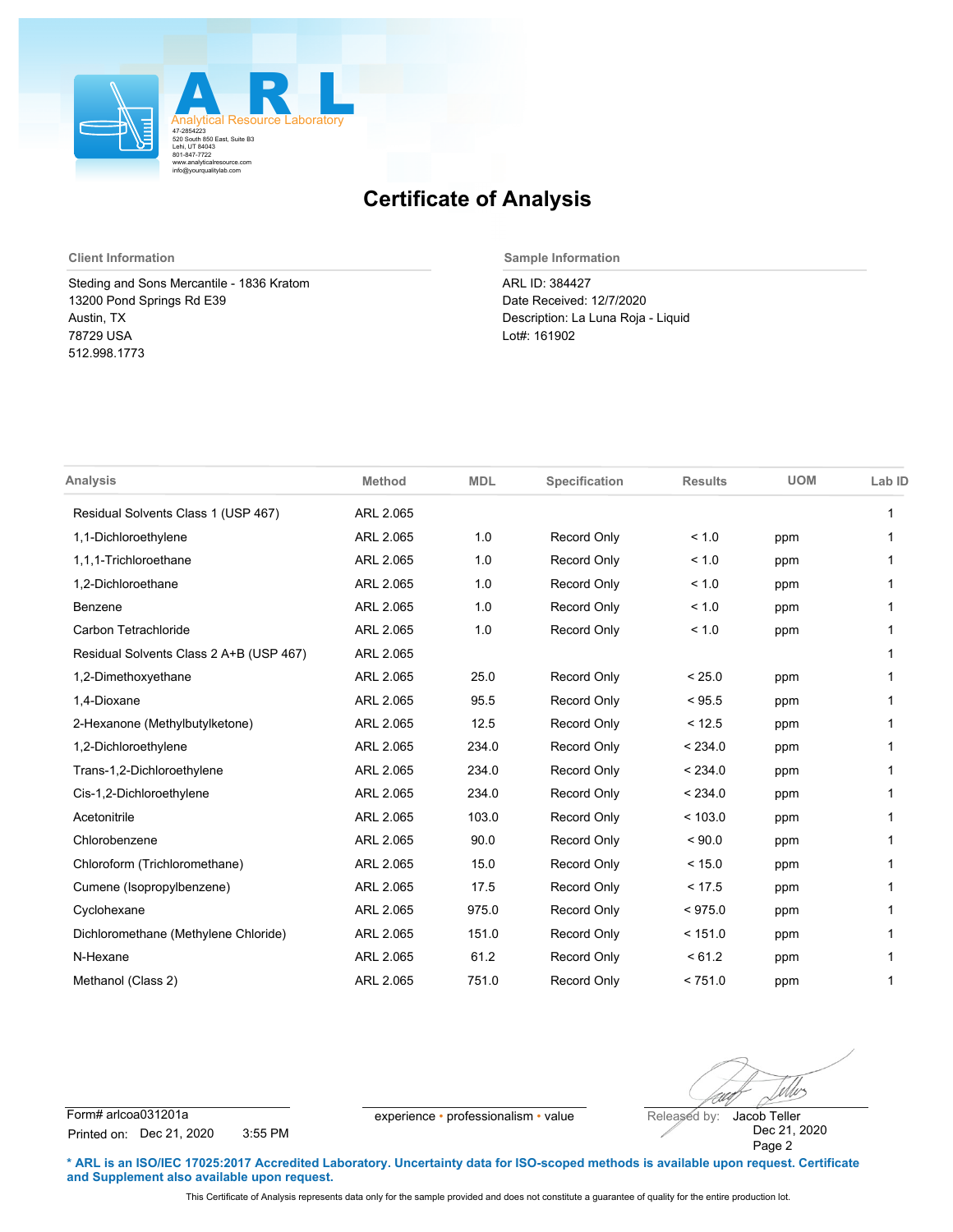

Steding and Sons Mercantile - 1836 Kratom 13200 Pond Springs Rd E39 Austin, TX 78729 USA 512.998.1773

**Client Information Sample Information**

ARL ID: 384427 Date Received: 12/7/2020 Description: La Luna Roja - Liquid Lot#: 161902

| <b>Analysis</b>                         | <b>Method</b> | <b>MDL</b> | Specification      | <b>Results</b> | <b>UOM</b> | Lab ID |
|-----------------------------------------|---------------|------------|--------------------|----------------|------------|--------|
| Methylcyclohexane                       | ARL 2.065     | 296.5      | <b>Record Only</b> | < 296.5        | ppm        | 1      |
| Nitromethane                            | ARL 2.065     | 12.5       | <b>Record Only</b> | < 12.5         | ppm        |        |
| Pyridine                                | ARL 2.065     | 50.0       | Record Only        | < 50.0         | ppm        | 1      |
| Tetrahydrofuran                         | ARL 2.065     | 181.5      | <b>Record Only</b> | < 181.5        | ppm        |        |
| Tetralin                                | ARL 2.065     | 21.0       | <b>Record Only</b> | < 21.0         | ppm        | 1      |
| Trichloroethylene                       | ARL 2.065     | 20.0       | Record Only        | < 20.0         | ppm        | 1      |
| Toluene                                 | ARL 2.065     | 223.0      | <b>Record Only</b> | < 223.0        | ppm        |        |
| <b>Total Xylenes</b>                    | ARL 2.065     | 750.0      | <b>Record Only</b> | < 750.0        | ppm        | 1      |
| Ethylbenzene                            | ARL 2.065     | 750.0      | <b>Record Only</b> | < 750.0        | ppm        | 1      |
| m,p-Xylene                              | ARL 2.065     | 750.0      | <b>Record Only</b> | < 750.0        | ppm        |        |
| o-Xylene                                | ARL 2.065     | 750.0      | <b>Record Only</b> | < 750.0        | ppm        | 1      |
| Residual Solvents Class 3 A+B (USP 467) | ARL 2.065     |            |                    |                |            | 1      |
| Loss on Drying                          | 2.004         | 0.1        | Record Only        | 77.5           | $\%$       |        |
| 1-Butanol                               | ARL 2.065     | 500        | <b>Record Only</b> | < 500          | ppm        | 1      |
| 1-Pentanol                              | ARL 2.065     | 500        | Record Only        | < 500          | ppm        | 1      |
| 1-Propanol (n-Propanol)                 | ARL 2.065     | 500        | <b>Record Only</b> | < 500          | ppm        | 1      |
| 2-Butanol                               | ARL 2.065     | 500        | <b>Record Only</b> | < 500          | ppm        | 1      |
| 2-Butanone (Methylethyl Ketone)         | ARL 2.065     | 500        | <b>Record Only</b> | < 500          | ppm        | 1      |
| 3-Methyl-1-Butanol (Isoamyl Alcohol)    | ARL 2.065     | 500        | <b>Record Only</b> | < 500          | ppm        |        |
| 4-Methyl-2-Pentanone (Methylisobutyl    | ARL 2.065     | 500        | <b>Record Only</b> | < 500          | ppm        | 1      |
| <b>Acetic Acid</b>                      | ARL 2.065     | 3490       | <b>Record Only</b> | < 3490         | ppm        | 1      |

Wes

Form# arlcoa031201a experience • professionalism • value Released by: Printed on: Dec 21, 2020 3:55 PM

Dec 21, 2020 Page 3 Jacob Teller